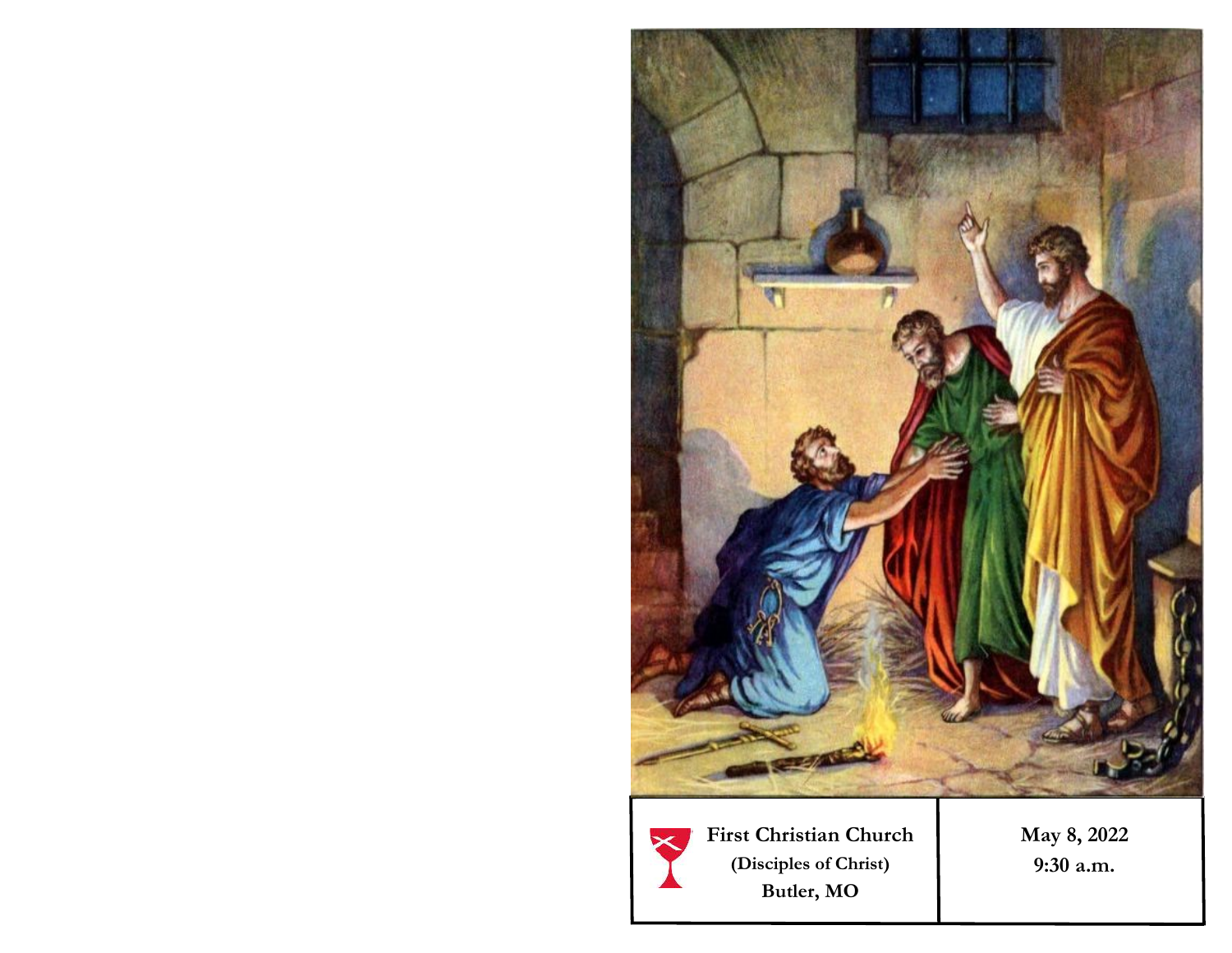# **Service for the Lord's Day**

Sunday, May 8, 2022

#### Joys and Concerns Shawn Quick

*In order to respect privacy, joys and concerns will be discussed before the public livestream. Please fill out a prayer request form and place in the offering tray during communion.* 

### Welcome and Announcements **Carol Roberts**, Elder

*If you are joining Sunday worship via Facebook Live, let us know you are tuning in by leaving a comment on the live stream video or visit fccbutler.org and click the Register Attendance button.*

#### **We Gather to Praise God**

Prelude Mary Coffman, Accompanist

*Bringing the Light of Christ into the Sanctuary*

**\***Call to worship (please rise as able) Carol Roberts & Congregation

L: I will sing of your steadfast love, O God, forever.

- **P: With my mouth I will proclaim your faithfulness to all generations**.
- L: I declare that your steadfast love is established forever;
- **P: your faithfulness is as firm as the heavens.**
- L: Let the heavens praise your wonders, O LORD,
- **P: your faithfulness in the assembly of the holy ones.**

**\***Opening Hymn CH# 480 (All)

"I Love to Tell the Story"

**\***Invocation Carol Roberts & Congregation

**Faithful God, your mercies to us are new every morning. In your presence we gather to give you our thanks and praise. You know our hearts in their depths. Your knowledge is not limited by human perspective. Your creation unfolds its gifts for us daily—a great tapestry of love you have spread for our care. What can we offer you but our worship and love? Great is your faithfulness, Lord, unto us! Amen.** 

#### Prayer Hymn CH# 527 (1,2,4)

"More Love to Thee, O Christ"

### Silent Meditation Shawn Quick

Pastoral Prayer - *The Lord's Prayer* Shawn Quick

 **Our Father who art in heaven, hallowed be Thy name. Thy kingdom come, Thy will be done on earth as it is in heaven. Give us this day our daily bread, and forgive us our debts as we forgive our debtors. And lead us not into temptation, but deliver us from evil; for Thine is the kingdom and the power, and the glory forever. Amen.**

#### Musical Interlude and Mary Coffman Mary Coffman

Psalm Reading Carol Roberts & Congregation

Psalm 31:1-3, 5 *(Chalice Hymnal)*

- L: In you, O God, I seek refuge; do not let me ever be put to shame;
- **P: In your righteousness deliver me.**
- L: Incline your ear to me; rescue me speedily.
- **P: Be a rock of refuge for me, a strong fortress to save me.**
- L: You are indeed my rock and my fortress; for your name's sake lead me and guide me.
- **P: Into your hands I commend my spirit, for you have redeemed me, O LORD, God of truth.**

| <u>Special Reading</u>                     | To Be Determined |  |  |
|--------------------------------------------|------------------|--|--|
| <u>Scripture</u>                           | Shawn Quick      |  |  |
| Acts 16:11-40                              |                  |  |  |
| <u>Message</u>                             | Shawn Quick      |  |  |
| "Just When Things Were going Great"        |                  |  |  |
| Invitation to Discipleship                 | Shawn Quick      |  |  |
| <u>*Invitation Hymn</u>                    | CH#348(1,2,4)    |  |  |
| "More About Jesus Would I Know"            |                  |  |  |
| Offering Meditation                        | Diana Rich       |  |  |
| Tithes & Offerings                         | Diaconate        |  |  |
| Offering trays will be passed in the pews. |                  |  |  |
|                                            |                  |  |  |

**\* Please rise as able \* Please rise as able**